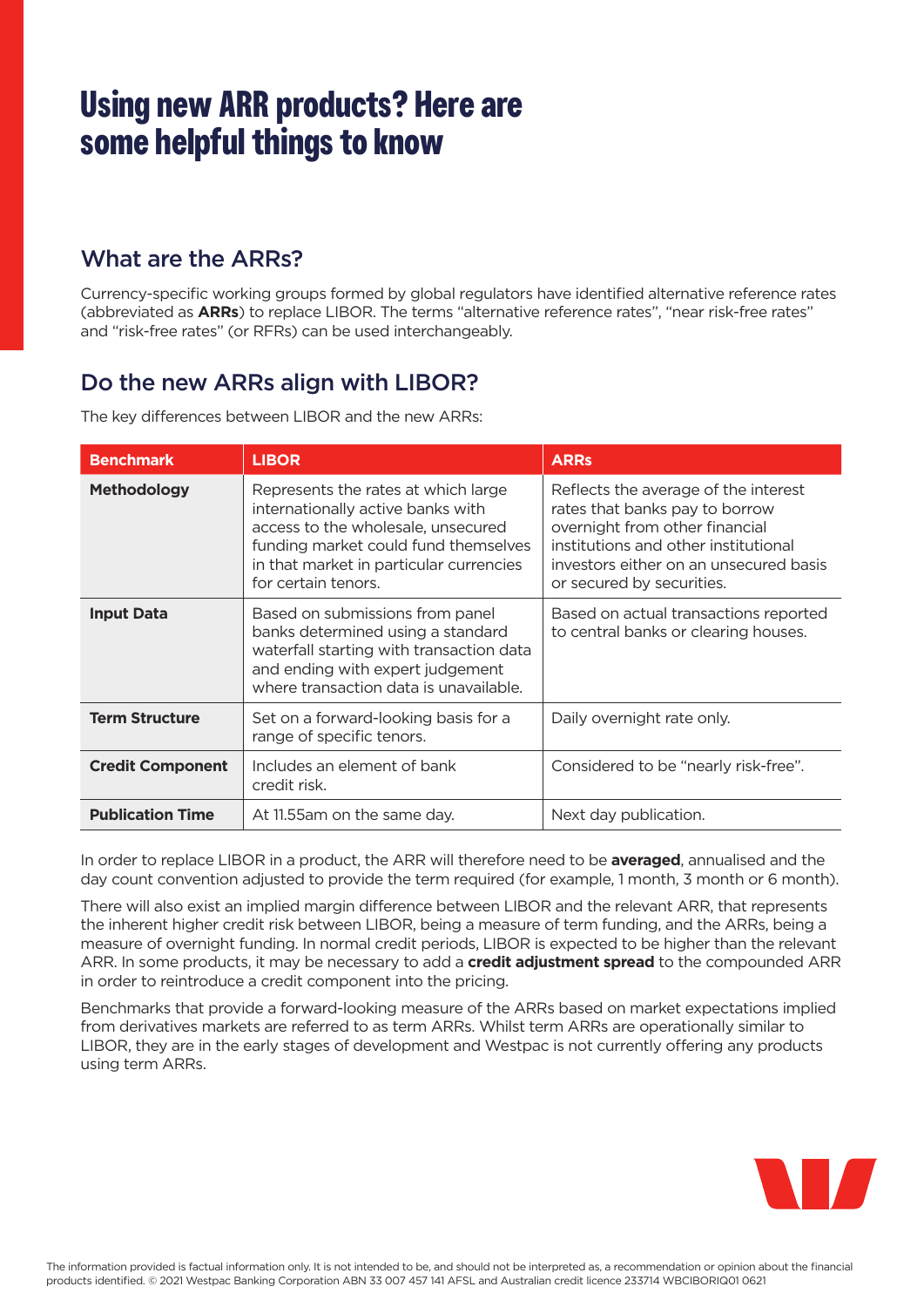#### How will the new ARRs be averaged?

The ARR for a calculation period can be either a simple or compounded average of the fixings published for each day in the calculation period. In either case, the averaged ARR is only known and calculated at the end of the current interest period, so it is set in arrears. The calculation may involve a backward adjustment to permit the averaged ARR to be known a few days before the interest becomes due in order to provide time to process the payment amount due or, alternatively, the payment date may be delayed beyond the end of the calculation period. The backward adjustment may be by way of a 'lookback', 'lockout', or 'observation period shift'.

#### What is a Lookback?<sup>1</sup>

If the averaged ARR is adjusted by a lookback, the rate for each business day in a calculation period is determined on the basis of the rate observed for a certain number of business days prior to such date. The weighting to be given to the observed rate depends on the relevant day in the calculation period.

*Note that the start and end dates of the 'reference period' assume no bank holidays.*



1-4 International Swaps and Derivatives Association, Inc

[www.isda.org/a/nlzTE/Approaches-to-compounded-RFRs-under-the-2006-ISDA-Definitions.pdf](http://www.isda.org/a/nlzTE/Approaches-to-compounded-RFRs-under-the-2006-ISDA-Definitions.pdf)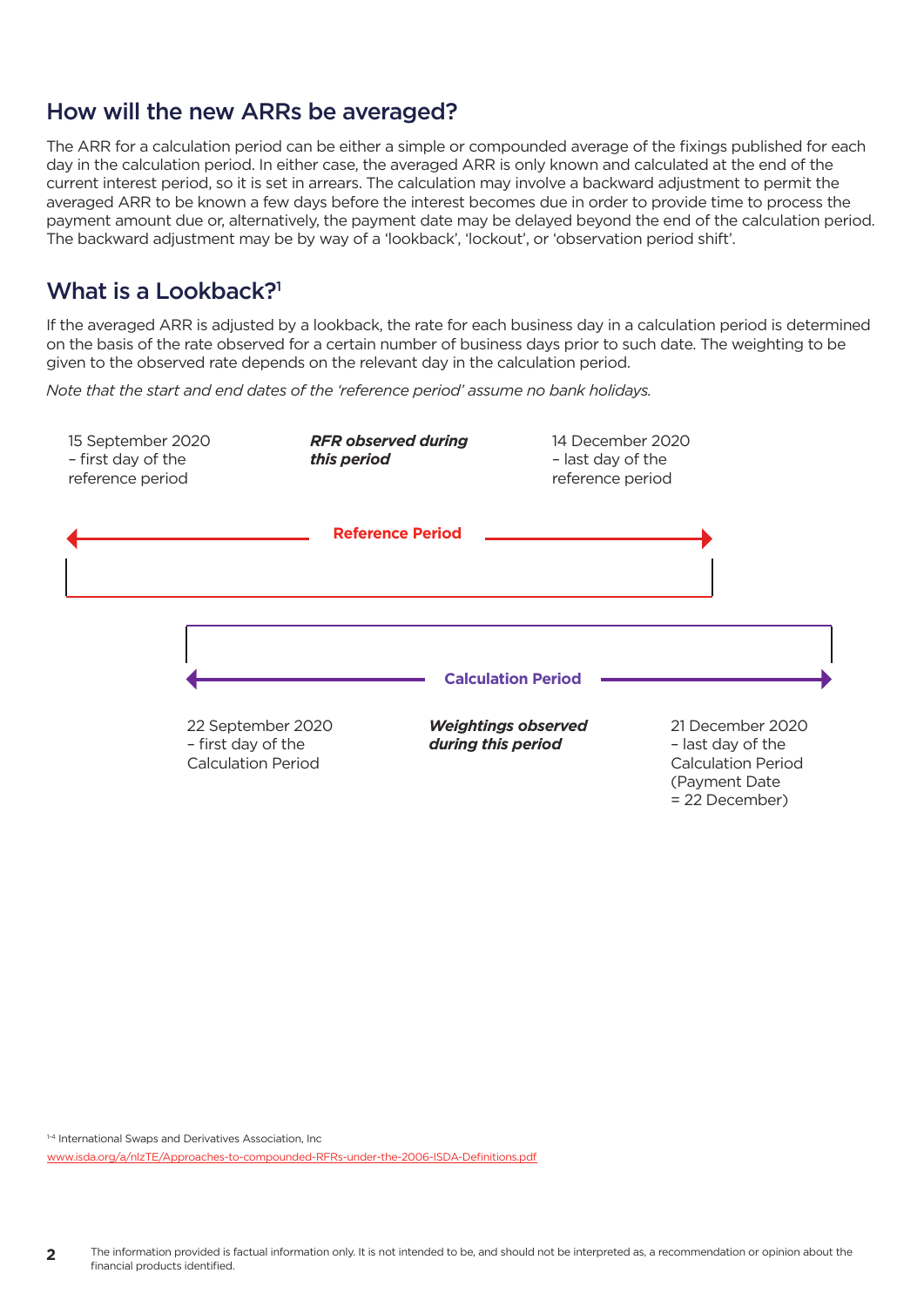# What is an Observation Period Shift?<sup>2</sup>

If the average ARR is adjusted using an observation period shift, the averaged ARR for a calculation period is determined using rates observed during an **'observation period'** which starts before the beginning of the calculation period (e.g. 5 business days prior) and ends before the end of the calculation period (e.g. 5 business days prior).

Under this approach, both the observed rate and the weighting are determined on the basis of the relevant day of this observation period, rather than the weighting being determined based on the relevant day in the calculation period (as described for a lookback above).

An observation period shift may also be referred to in some markets as a 'lookback with observation period shift'.

*Note that the start and end dates of the 'observation period' assume no bank holidays.*

| 15 September 2020<br>- first day of the<br>observation period        | <b>RFR and weightings</b><br>observed during this<br>period | 14 December 2020<br>- last day of the<br>observation period |                                                                                                       |
|----------------------------------------------------------------------|-------------------------------------------------------------|-------------------------------------------------------------|-------------------------------------------------------------------------------------------------------|
|                                                                      | <b>Observation Period</b>                                   |                                                             |                                                                                                       |
| 22 September 2020<br>- first day of the<br><b>Calculation Period</b> |                                                             | <b>Calculation Period</b>                                   | 21 December 2020<br>- last day of the<br><b>Calculation Period</b><br>(Payment Date<br>= 22 December) |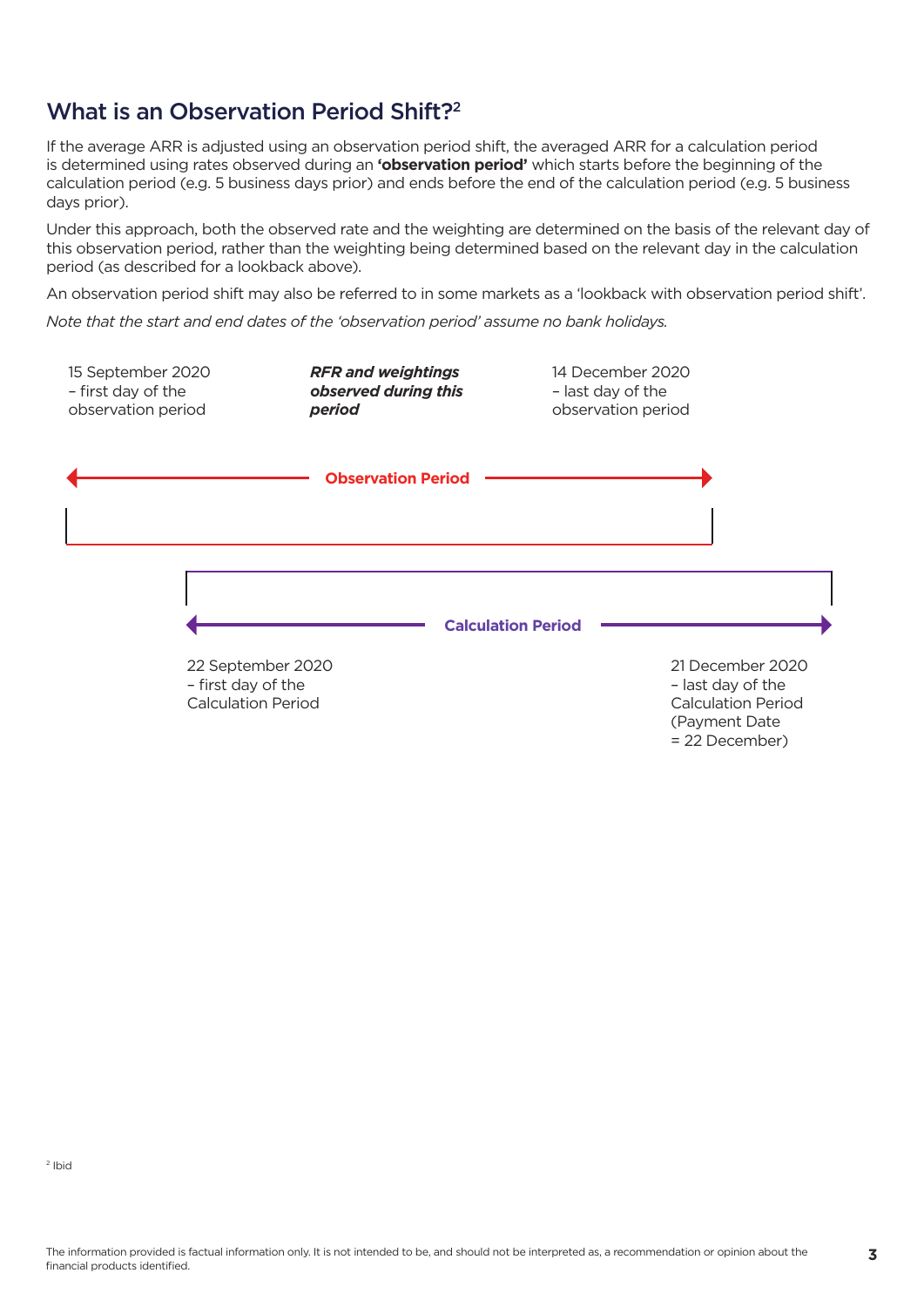# What is a Lockout?<sup>3</sup>

If the averaged ARR is adjusted using a lockout, the parties designate a certain period (e.g. 5 business days) prior to the end of the calculation period as the **'lockout period'**. The level of the ARR for each day in the lockout period is the ARR observed for the first day of that lockout period.



inclusive

3 Ibid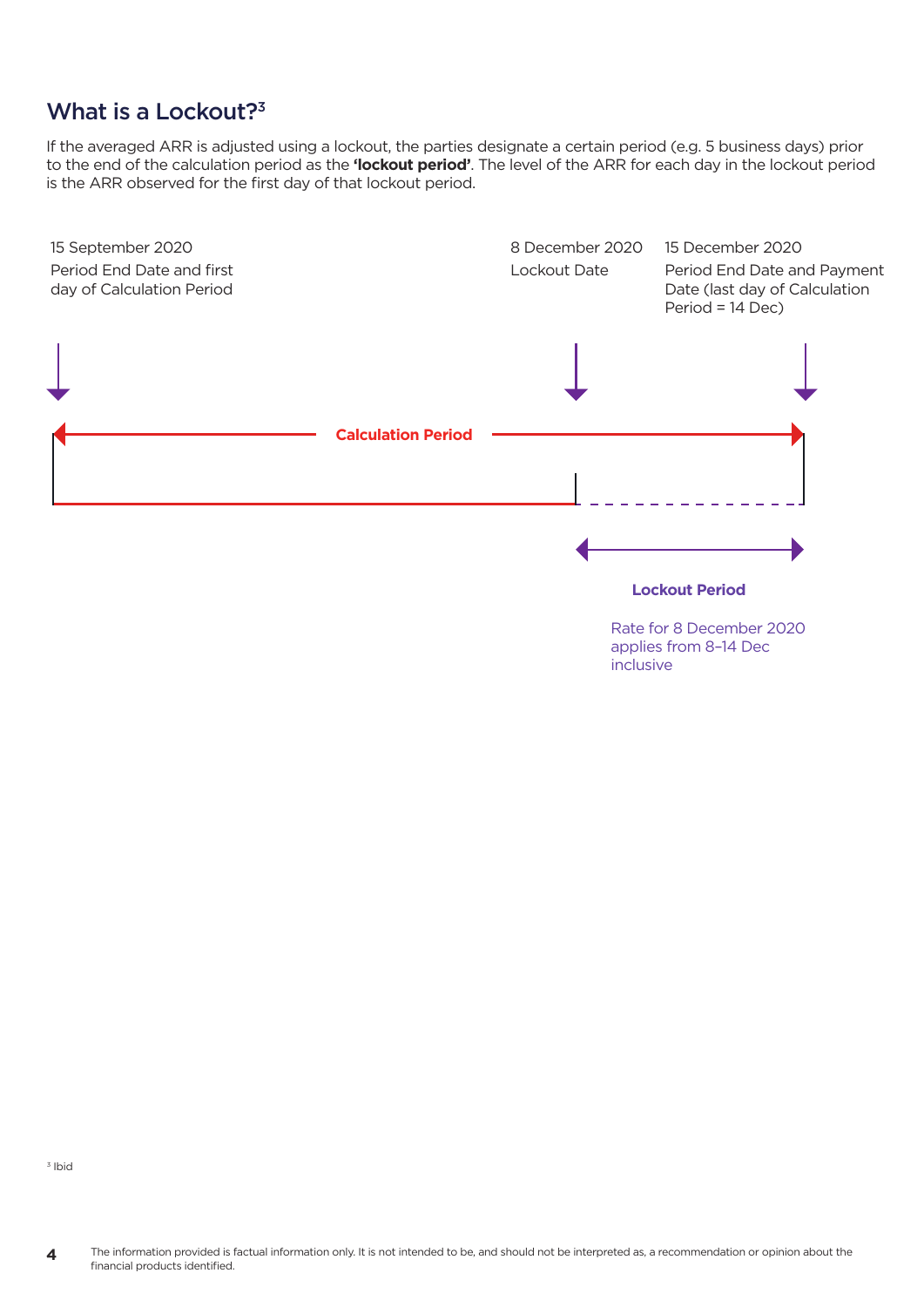## What is a Payment Delay?4

If the averaged ARR is calculated without adjustment, it is still possible to delay the payment date so that it falls a number of business days after the last day of the Calculation Period. As a result, the rate for each business day in the calculation period (and the weighting given to such rate in the averaging/compounding formula) is based on the rate observed for that day.



## What is the difference between an observation period shift and a lookback?

An observation period shift effectively shifts the entire calculation period backwards meaning that the relative weighting of the ARR fixing for each day remains unchanged. Whereas a lookback shift results in the observation for each day in the calculation period being individually shifted backwards to a prior business day meaning that the relative weighting of the ARR fixing for each day may change.